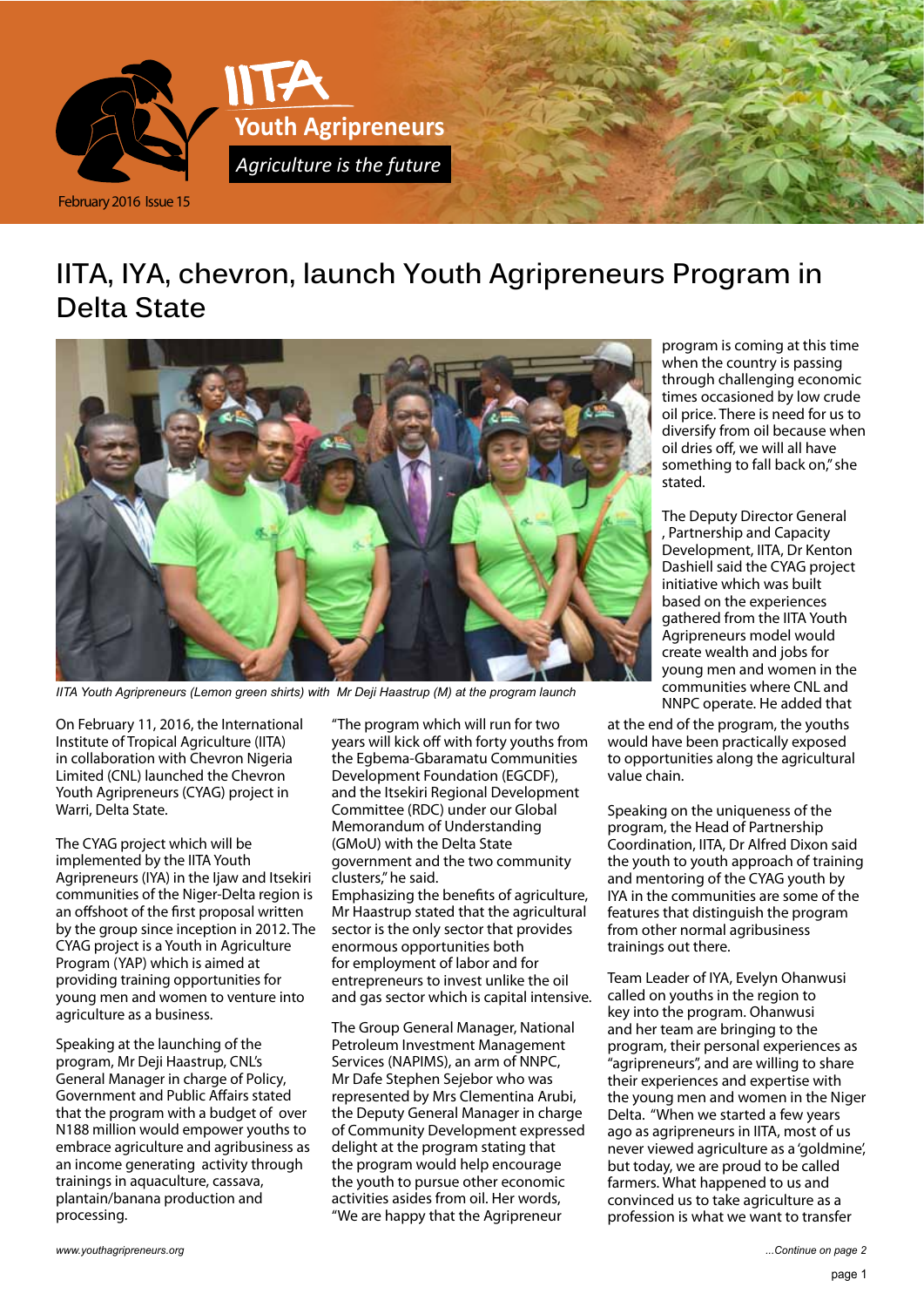#### *... From page 1*

to the youths in the communities that we will be working in under this program. Agriculture is good, it is sweet… and we want you to join us as we make our communities better and create jobs, not only for ourselves, but also for other youths in this region," Ms Ohanwusi said.

The representatives of the two communities where the project will be implemented; Michael Jonny and Canaan Ajagbawa, commended the NNPC/CNL for initiating the program and promised to support and actively participate in it.

IYA will be conducting a 3 week intensive a g r i b u s i n e s s training for the identified CYAG youths in the first quarter of the year after which they will move to the communities to establish the fields and a g r i b u s i n e s s enterprises for the CYAG youths.



*Dr Kenton Dashiel (R),and Mr Deji Haastrup (L), Mr Godwin Atser (far right) at the program launch*

#### **ICT can help revive the agricultural sector -** *Rita Kimani*



*Rita kimani delivering a seminar on "Uptake of ICT in Agriculture" at the International Institute of Tropical Agriculture*

The use of ICT in agriculture has being identified as one of the best ways to enhance access to finance for smallholder farmers and transform unproductive farming activities in Africa into sustainable means of livelihood.

Rita Kimani, the Co-founder of FarmDrive, stated this recently during a seminar organized by the IITA Youth Agripreneurs (IYA) on ICT and Agriculture at the IITA headquarters in Ibadan, Nigeria.

Rita's company, FarmDrive which she co-founded with Peris Bosire is a Kenya based ICT company, which helps smallholder farmers access loans through a technology platform used in collecting data on smallholder farmers and uses the data to link farmers with sources of credit, thereby increasing their income by 300% in the process. After the data has been collected and analysed, it is then sent to banks and other financial institutions for review to enable the farmer get certain percentage of loans for operation.

Speaking at the seminar titled, "ICT meets Agriculture," Rita stressed that some of the challenges faced by smallholder farmers in Africa include poor access to finance, huge information gap between the farmers and lenders and operational risks involved in agriculture. She added that the use of the latest technology and data are the only means of helping the smallholder farmers mitigate these challenges.

Highlighting the importance of the use of ICT in this regard, Rita added that ICT can be used by smallholder farmers in carrying out soil tests on their farms before planting. She stated that through the use of mobile applications on phone, ICT can help farmers share knowledge with extension services, consultation with experts, have access to inputs, enhanced marketing skills especially in the areas of determining market prices, understanding market demand and establishing a trading platform between the smallholder farmers and the consumers.

Sharing her experience with the use of ICT in helping smallholder farmers in Kenya, Rita said her company, FarmDrive, which is currently working with about over a thousand farmers in the country, makes use of an algorithm data platform to collect self-reported farm level data from farmers, data from value chain players – input suppliers, farmer organisations, soil data, agronomic data, meteorological data, market information data, and satellite data for smallholder farmers using sms-based application for farm record keeping, input suppliers simplified point of sale system, mobile money payment system for input buyers, soil testing kits, and farmers' organisations management systems.

The panelist at the seminar, Tomiwa Adesanya, Damola Adewole, Bunmi Ajilore, and Rita Kimani all agreed that the use of ICT in agriculture could help change the face of agriculture from the contemporary way to a trending sector like other sectors of the economy.

The Director General of IITA, Dr Nteranya Sanginga while speaking at the end of the seminar urged the youths to take the issue of ICT in agriculture seriously as it is one of the numerous opportunities in which the sector can provide jobs for the youth.

He emphasized that with the dwindling economy of the nation, the government is making moves to embrace agriculture as another means of generating income for the country and the youth are going to be playing a major role in reviving the economy through the use of agriculture. He said the only way to make the agricultural practice distinct from the way it is being practiced in the past is to take it as a business and introduce technologies that would attract young men and women prior to the seminar,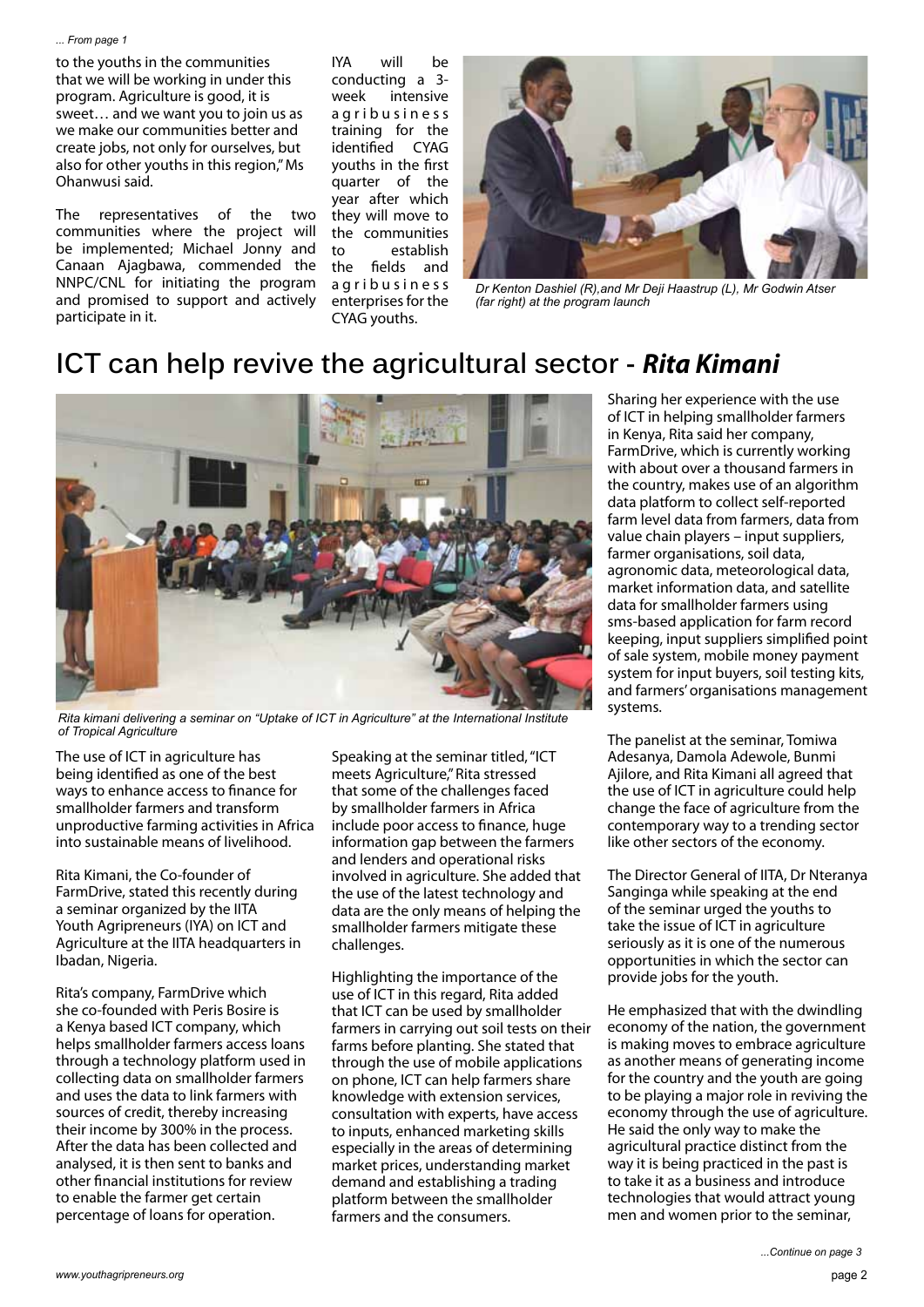Kimani had a brainstorming session with the Agripreneurs on means of developing solution applications and software that can aid the farming operations of smallholder farmers in

Nigeria. She also visited some of the enterprises operated by IYA. While commending IYA on their various innovative business enterprises, Kimani advised them not to relent in their effort of being an enviable model of success for other aspiring Agripreneurs in Africa.

## **Up, close and personal with** *Rita Kimani*



*Rita Kimani*

Rita Kimani, co-founder of FarmDrive holds a first class honours in. Computer Science from the University of Nairobi. She is a young and ambitious change maker whose work focuses on leveraging technology to enable smallholder farmers in Africa achieve self-sustenance. Through her passion for ICT, Kimani has proven expertise in conceptualizing and designing solutions for emerging economies and fostering scalable innovations. Rising from an impoverished background in

Turbo village, a rural farming community in Kenya which relied on unproductive agriculture for livelihoods, Kimani became fascinated by electronic devices such as mobile phones and computers to help rescue smallholder farmers in farming communities to sustain a profitable business in agriculture.

With all the hardship faced by the people of Turbo especially women who worked hard tilling the lands and trying their best to get food for their families, Kimani was fortunate to have a mother who treasured education especially for the girl child. She made sure Kimani and her siblings went to school even if it was on empty stomachs. Going by the words of her mother, "In our society, the women who break barriers are the ones who ignore limits." Kimani became determined and defied all boundaries that the society had defined for women. She became the only female software engineer who worked with Mobile Decisioning (MoDe), a leading Fintech company in Africa that has over 100 employees.

While working at MoDe, she developed systems that supported millions of

people across Africa and Asia, enabling them to access convenient and affordable nanocredit.

Kimani who was ever passionate about understanding users in order to build solutions that are usable and address the user's pain points was also involved in projects carried out as a collaboration between University of Nairobi and Nokia Research Center. These projects focused on user research and building human-centered solutions based on the research findings. She has also built games which facilitate learning amongst students of higher learning.

Realizing the importance of accessing private, convenient and affordable credit to farmers, Kimani and her friend Peris Bosire, whom she met in the University co-founded FarmDrive to make access to credit easy, convenient, reliable, transparent and affordable to smallholder farmers. FarmDrive which is less than 5 years old has developed rapidly scalable mobile application solutions which are currently being used in over 20 countries across Africa and Asia.

# **Abuja Youth Agripreneurs diversify into fish farming**



*A team of Abuja Youth Agripreneurs working inside the new fish pond*

The IITA Youth Agripreneurs in Abuja have diversified into fish farming. The fish farming business which is currently being carried out using an earthen pond within the premises of IITA Abuja station in

Kubwa is to enable the youths tap into the vast economic opportunities available in the fish farming business. With the construction of an earthen pond of 40m by 20m, the fishery and livestock unit of

the group stocked the pond with 5500 juvenile catfish for the first production cycle.

With technical support from the fishery and livestock unit of the mother group in Ibadan, the catfish are to be raised from juvenile stage to table size which will be sold to consumers within and outside the Abuja metropolis.

Commissioning the fish pond in February, the Head of IITA Abuja station, Dr Tarawali Gbassey commended the youths for the initiative and encouraged them to make good use of the available resources within their means to expand the business.

Agribusiness specialist, Dr Adebowale Akande taking the Agripreneurs through the economic benefits of investing in fish farming stated that the youths can generate huge income from the business.